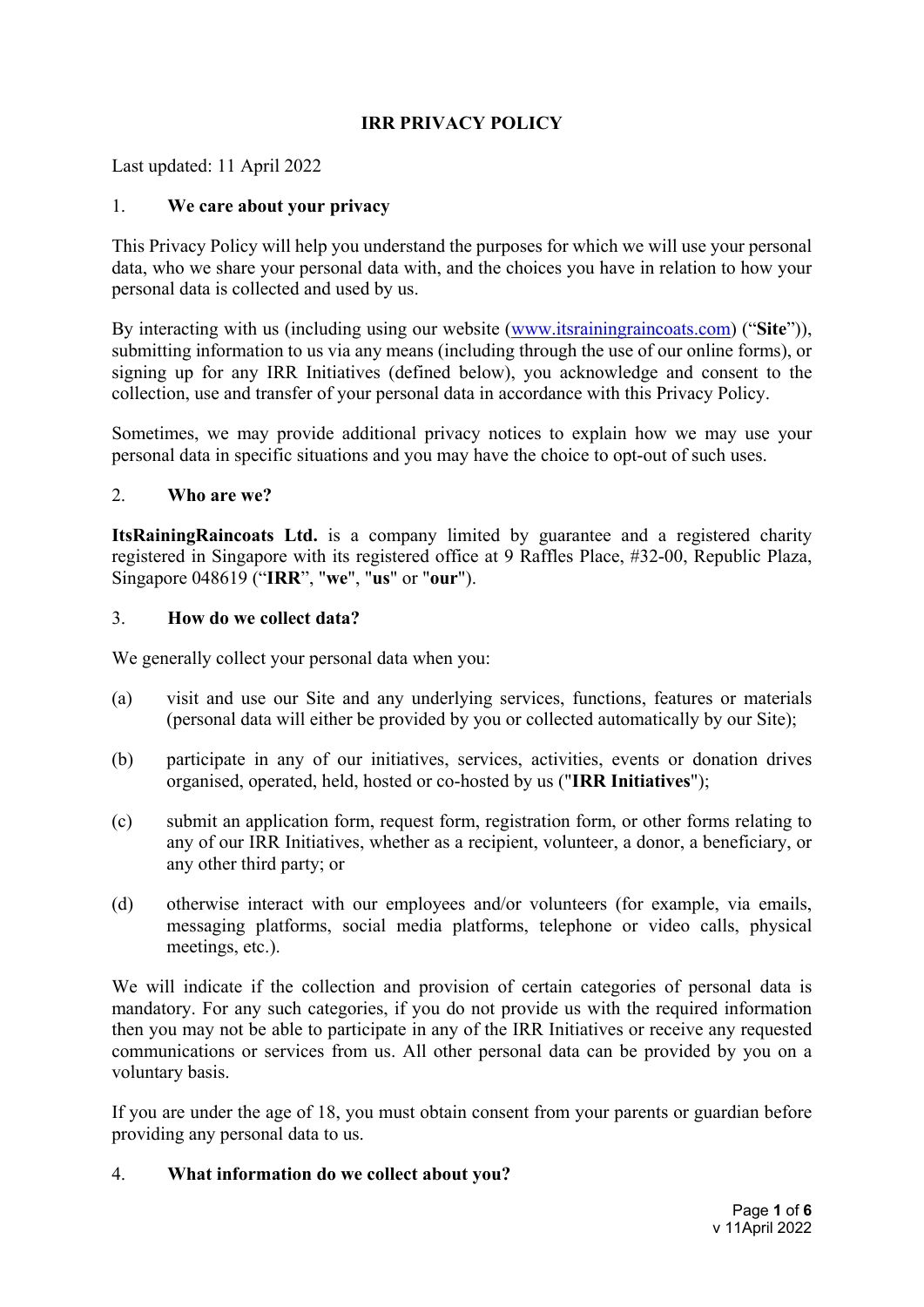The personal data we may collect about you includes (depending on the nature of your interaction with us) the following:

- (a) if you are a volunteer, your full name, email address, telephone number, postal address and languages spoken;
- (b) if you are an in-kind donor, your full name, email address, telephone number and postal address;
- (c) if you are a beneficiary of any of our IRR Initiatives, your full name, identity card number, race, employer organisation, email address, telephone number and postal address; and
- (d) any other items that may be requested by us.

We never collect any credit card details from you. If you wish to make a financial contribution to IRR, you can always do so via Giving,Sg, a one-stop national giving platform to donate, volunteer and fundraise for any of the over 600 registered non-profits in Singapore. Giving.Sg does not transfer or disclose any personal data collected by it to us, and we do not own or control, and are not responsible for the privacy practices of Giving.Sg.

### <span id="page-1-0"></span>5. **How do we use your information?**

By providing your personal data to us, you consent to the collection, use and disclosure of your personal data for the purposes set out below and for any other purposes ancillary to the below:

#### (a) **Administrative and operational purposes**

Managing the administrative and business operations of IRR and complying with internal policies and procedures; verifying your identity; maintaining, updating, administering and processing a record of your activities with us and your use of our services or participation in any IRR Initiatives; managing risks; and managing the safety and security of our premises, volunteers, personnel, recipients and IRR Initiatives.

#### (b) **Management of IRR Initiatives**

To enable you to participate in any IRR Initiatives in which you have requested to participate, keep you up to date with new and disseminate information whether as a recipient, volunteer, donor, beneficiary or in any other capacity.

#### (c) **Support purposes**

To assist you when you contact us, such as responding to and investigating any of your questions or concerns.

## <span id="page-1-1"></span>(d) **Optimisation and improvements**

We may use your personal data to understand and improve our Site, IRR Initiatives or our operations, through various means, such as the use of analytics tools, research, surveys and feedback forms. This will enable us to enhance our IRR Initiatives, services or activities, develop new features and benefits, and assess and amend marketing and strategic operations and plans.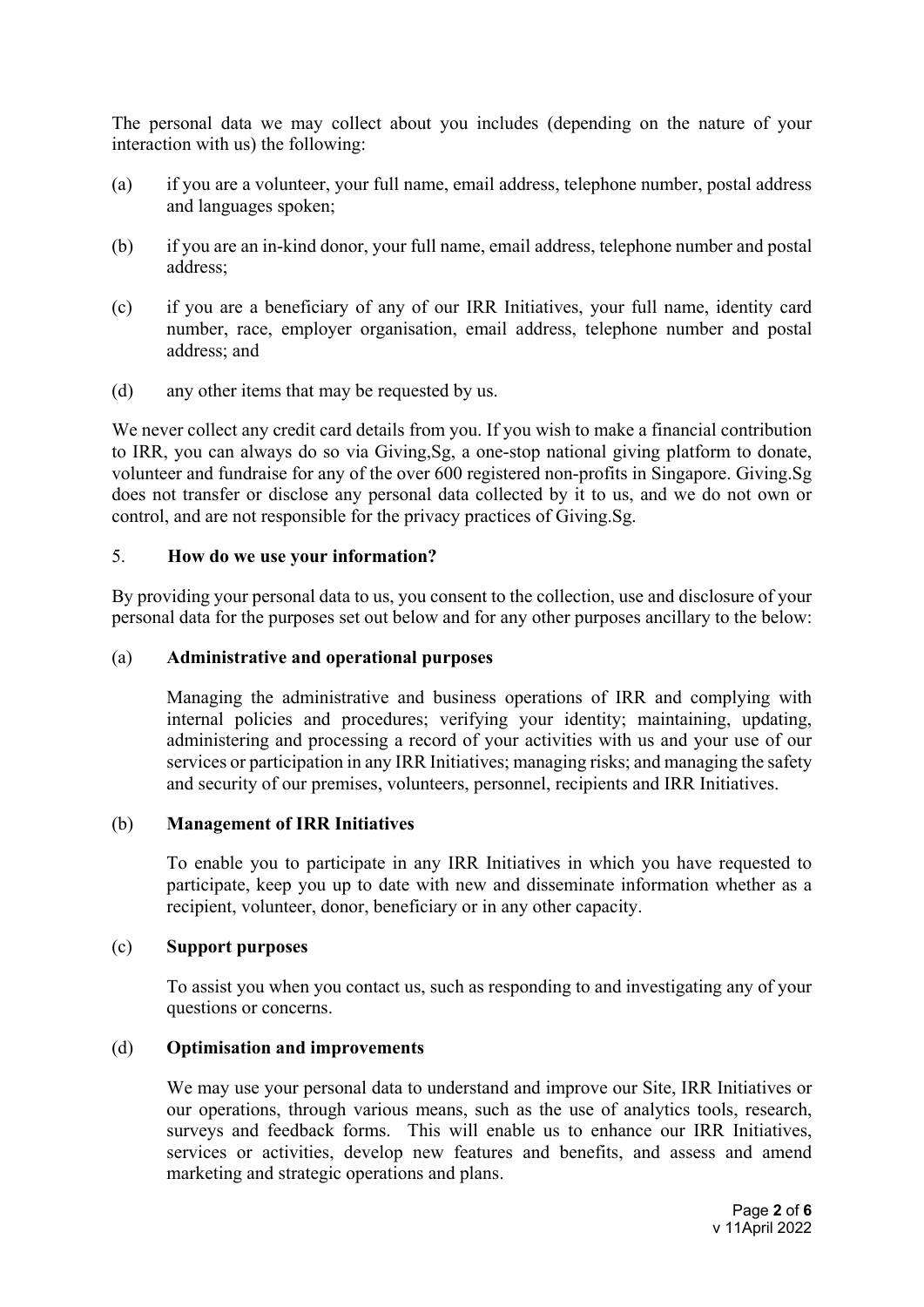## (e) **Legal purposes**

We may use your personal data to investigate or handle any incidents, claims or disputes, or as otherwise required by law or requested by any governmental, regulatory, supervisory, judicial or administrative authority, department, agency, commission, board, panel, tribunal or court ("**Government Authority**"). We may also use your personal data in relation to any legal proceedings concerning you.

You also consent to IRR collecting, using and disclosing your personal data for the following specific purposes:

### (f) **If you are a prospective or existing beneficiary**

Assessing your eligibility as a beneficiary; receiving, reviewing, managing and/or fulfilling your requests for monetary or in-kind donations; carrying out and managing any activities, events or classes which you have requested to participate in (for example, registering as a student and matching with a teacher under the MADWISH programme); reviewing and managing any other requests made by you (for example, request for legal assistance); creating and maintaining a database of IRR's beneficiaries for internal records and reference; and/or managing our relationship with you.

### (g) **If you are a prospective or existing donor**

Soliciting donations; carrying out any initiatives, activities, events or donation drives which you have requested to participate in as a donor (including any related purposes); creating and maintaining a database of IRR's donors for internal records and reference; and/or managing our relationship with you.

#### (h) **If you are a prospective or existing volunteer**

Inviting you to participate in the IRR Initiatives; assessing your suitability as a volunteer; carrying out and managing any IRR Initiatives that you have requested to participate in as a volunteer (for example, registering as a teacher and matching with a beneficiary under the MADWISH programme); creating and maintaining a database of IRR's volunteers for internal records and reference; and/or managing our relationship with you.

#### 6. **Direct marketing**

Subject to your consent, we will use your name, address, telephone number, email address and information regarding any previous IRR Initiatives in which you have participated, in order to send you marketing and promotional materials via email, SMS or social messaging platforms to keep you updated on our IRR Initiatives, and to solicit your participation in such IRR Initiatives. We may share your personal data with our volunteers and service providers in order for them to help us send you such marketing and promotional materials on IRR's behalf.

## 7. **Who do we share your information with?**

## (a) **Affiliate entities**

Your personal data may be disclosed or transferred to our affiliate entities (each an "**Affiliate**") in order to fulfil any of the purposes we have set out above.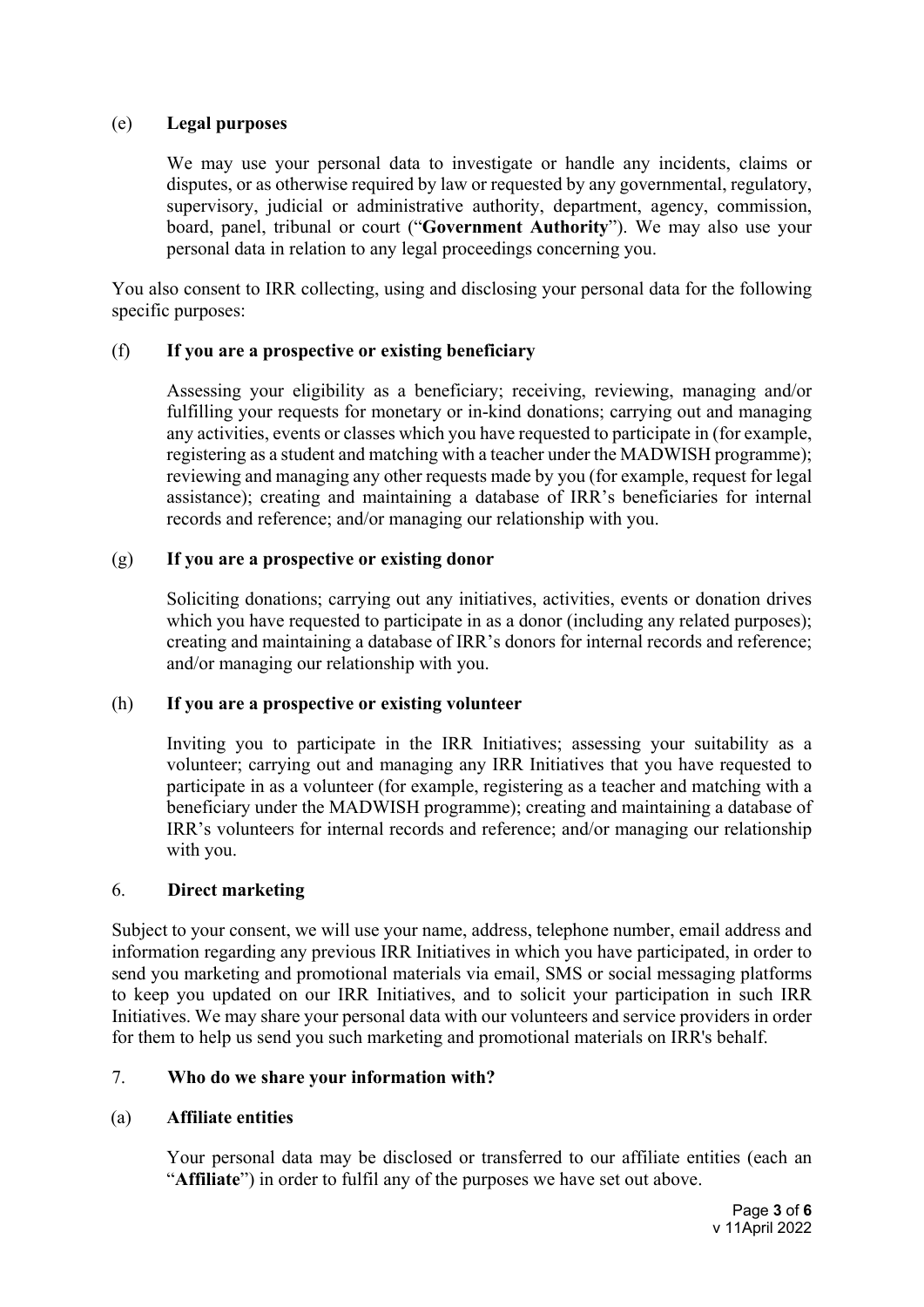### (b) **Volunteers, donors or beneficiaries**

Depending on the nature of your capacity and your interaction with us, your personal data may be disclosed or transferred to our volunteers, donors or beneficiaries (as the case may be) in order to carry out any IRR Initiatives which you have requested to participate in, or fulfil any of the purposes set out above. For example, if you are a prospective or existing beneficiary, your personal data may be disclosed or transferred to our volunteers and/or donors in order to carry out any requests which you have made (e.g. in-kind donations, class registrations, etc.), or if you are an in-kind donor your name, address and phone number may be circulated to volunteers in order to arrange someone to pick-up and drop-off of the items you are donating.

### (c) **Service providers**

Your personal data may be disclosed or transferred to our service providers (including agents and contractors) who process personal data on our behalf to help us administer, maintain and operate the Site and IRR Initiatives, provide back-end, storage, administrative or IT services to us, provide any services to you, or carry out any of the purposes set out above. For example, IT vendors, back-office service providers, and telecommunication providers.

### (d) **Third party partners**

If you are a prospective or existing beneficiary, your personal data may be disclosed or transferred to our third party partners in order to carry out any IRR Initiatives which you have requested to participate in, or fulfil any of the purposes set out above (except for direct marketing purposes). For example, your personal data may be provided to mobile phone retailers or mobile data service providers / vendors in relation to your mobile phone / mobile data requests. In relation to your requests for legal assistance, your personal data may be provided to external legal advisors, government agencies or any other non-governmental organisations. Such third parties will collect and process your personal data as a data controller, and we do not have any control over how they handle your personal data.

## (e) **Government Authorities**

Your personal data may be disclosed or transferred to any government or regulatory authority in order to fulfil any of the legal and administrative purposes set out under Claus[e 5](#page-1-0)[\(d\)](#page-1-1) above. This may include providing such government or regulatory authority with direct access to the Site, our databases and your personal data.

#### 8. **How do we keep your data secure?**

We will use all reasonable endeavours to maintain the security of your personal data and to protect your personal data from misuse, interference and loss and against unauthorised collection, copying, access, modification or disclosure. However, due to the nature of the Internet, we do not provide any guarantee or warranty regarding the security of your personal data during transmission to or storage by us via electronic means and you acknowledge that you disclose your personal data to us at your own risk. We will destroy or anonymise any personal data we hold about you which is no longer required under the terms of this Privacy Policy.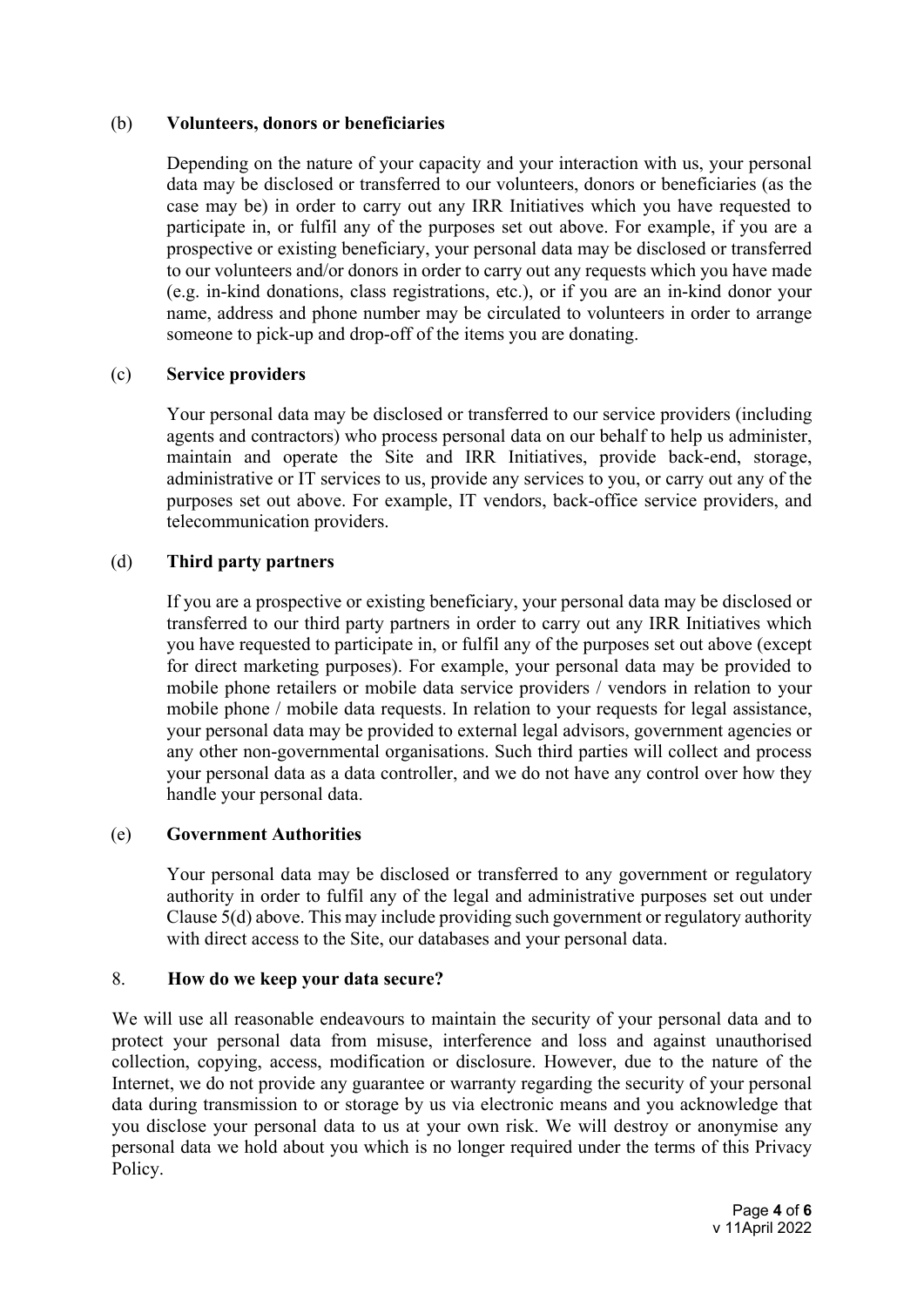# 9. **Where do we store your data?**

The personal data you provide to us will be transferred to and stored with a cloud service provider with servers that are generally located in various jurisdictions. Where your personal data will be transferred to a country outside of Singapore, we will ensure that the recipients in that country will provide your personal data with a standard of protection that is at least comparable to the protection under the Personal Data Protection Act 2012 (No. 26 of 2012).

# 10. **How long do we keep your data?**

We will only retain your personal data until it is reasonable to assume that such retention no longer serves the purpose for which your personal data was collected and is no longer necessary for legal or business purposes. We will either irreversibly anonymise or securely destroy your personal data once we no longer need it.

# 11. **Your rights**

We will use all reasonable endeavours to keep your personal data accurate, complete, up-todate, relevant and not misleading. You have the right to request access to and correction of any of your personal data held by us, or withdraw your consent to our collection, use and disclosure of your personal data(except in situations when specifically authorised by you, when required by law, or in an emergency) at any time by submitting a written request to our Data Protection Officer (see "Our Contact Details" section below).

In order to ensure that your personal data is kept as accurate as possible, please notify us of any changes to your personal data

Please note that your withdrawal of consent to our collection, use and disclosure of your personal data may result in us not being able to carry out all or some of the purposes as set out in this Privacy Policy.

## 12. **Online tracking technology**

We may use online tracking technology on our Site such as cookies, pixel tags, web beacons and other similar technologies to automatically collect information about verifying users; remembering user preferences and settings to enhance your experience when you return to using our Site; location and usage patterns; monitoring, evaluating and optimising the operation of our Site; and analysing traffic on our Site.

You have the right to disable any of these online tracking technologies by adjusting your browser settings to modify your cookie preferences. However, if you turn off your cookies, some of our Site's services may not function properly and you will not be able to receive the most efficient and personalised experience.

## 13. **Links to other sites**

Our Site may contain links to other third party websites and applications, including those of our Affiliates ("**Third Party Sites**"). We do not own or control, and are not responsible for the privacy practices of those Third Party Sites. We encourage you to remain alert if you follow any links to leave our Site, and to review the privacy policies of those Third Party Sites so that you are aware of how your personal data may be collected and used by such third parties.